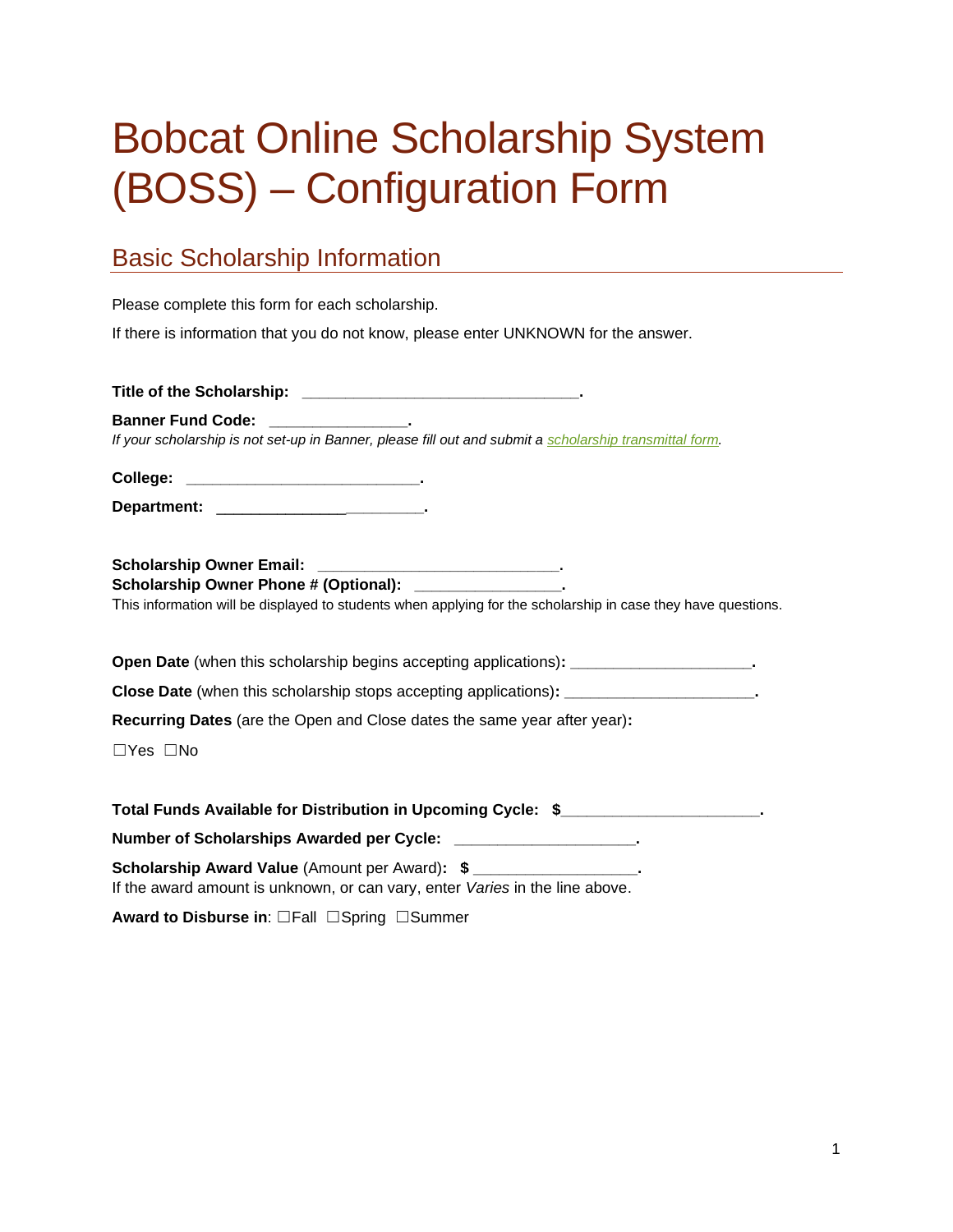### Scholarship Description

These descriptions are seen by the students and are very valuable in conveying the scholarship information and eligibility requirements. Think of these descriptions as the only places where a student will have the ability to obtain information about the scholarship award.

The description should be a high level summary and provide brief guidelines about the scholarship award. This section is where information about eligibility criteria and the award's terms and conditions should be explained. Students can see this description online when they select the scholarship in the system. It is also a good place to mention donor names, so students will be aware of who to address their thank-you letter(s) to if selected.

*A student should be able to read this description and have a good idea whether or not they are eligible for this scholarship.*

#### **Description (click or tap below to enter):**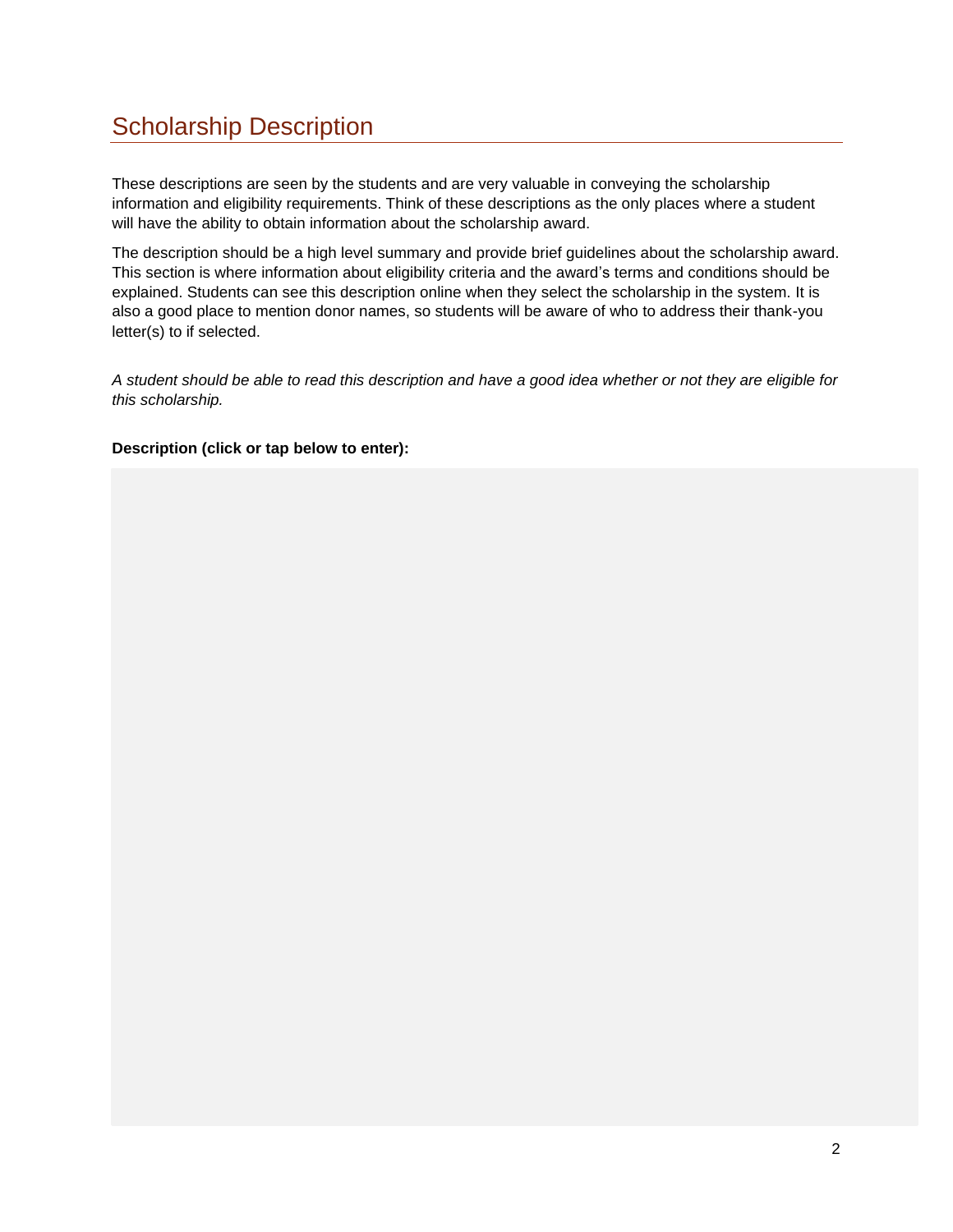### Scholarship Eligibility Criteria

Please describe the scholarship eligibility criteria in detail. What should make a student eligible for this scholarship in the scholarship system? If this scholarship has an MOU, please make sure those requirements are reflected below. Please also include any preferences. You may refer to the imported data fields page at the end of this document to determine which information is imported from Banner.

**Eligibility Criteria Example:** This scholarship is available to undergraduate students that are majoring in the College of Applied Arts. It is available to incoming and continuing students. Continuing student applicants must have a Texas State GPA of 3.2 or better. Transfer students must have a Transfer GPA of 3.2 or better. Preference is given to students from Bexar County.

#### **Eligibility Criteria:**

| Level of Study                          | $\Box$ Undergraduate                                                             | $\Box$ Doctoral                  |  |
|-----------------------------------------|----------------------------------------------------------------------------------|----------------------------------|--|
|                                         | $\Box$ Graduate                                                                  | □Special Professional            |  |
|                                         | □Post-Bach                                                                       |                                  |  |
| <b>Student Type</b>                     | $\Box$ Continuing                                                                | $\Box$ Visiting                  |  |
|                                         | $\Box$ First Time                                                                | □Non-Degree Seeking              |  |
|                                         | $\Box$ Readmit                                                                   | □Correspondence/Extension (ODEL) |  |
|                                         | $\Box$ Transfer                                                                  | $\Box$ Certification - Teacher   |  |
|                                         | □Second Baccalaureate                                                            | $\Box$ Certificate - TXSTATE     |  |
|                                         | $\Box$ Early Admit                                                               | □Certification - Other           |  |
|                                         | □Undeclared                                                                      |                                  |  |
| Is this<br>□Currently Enrolled Students |                                                                                  |                                  |  |
| application open                        | $\Box$ Prospective Students (Students who have applied but are not yet enrolled) |                                  |  |
| to:                                     |                                                                                  |                                  |  |
| GPA (Leave                              | TXST GPA must be greater than or equal to: _                                     |                                  |  |
| Blank if None)                          | Overall GPA (Transfer GPA) must be greater than or equal to:                     |                                  |  |
| Required                                | $\square$ Honors                                                                 | $\Box$ Education                 |  |
| College (Select                         | □Intensive English                                                               | $\Box$ Fine Arts & Communication |  |
| all that apply)                         | □No College Designated                                                           | □The Graduate College            |  |
|                                         | □College Used in Stat Calc                                                       | □Health Professions              |  |
|                                         | □Applied Arts                                                                    | $\Box$ Liberal Arts              |  |
|                                         | □Business Administration                                                         | □Science & Engineering           |  |
|                                         | □Continuing Education                                                            | □University College              |  |
|                                         | □Distant & Extended Learning                                                     | $\square$ PACE                   |  |
| Major(s)                                |                                                                                  |                                  |  |
| Requires                                | $\Box$ Yes                                                                       |                                  |  |
| <b>Financial Need?</b>                  | $\square$ No                                                                     |                                  |  |
| Other                                   |                                                                                  |                                  |  |
| Requirements                            |                                                                                  |                                  |  |
| (certifications,                        |                                                                                  |                                  |  |
| program, etc)                           |                                                                                  |                                  |  |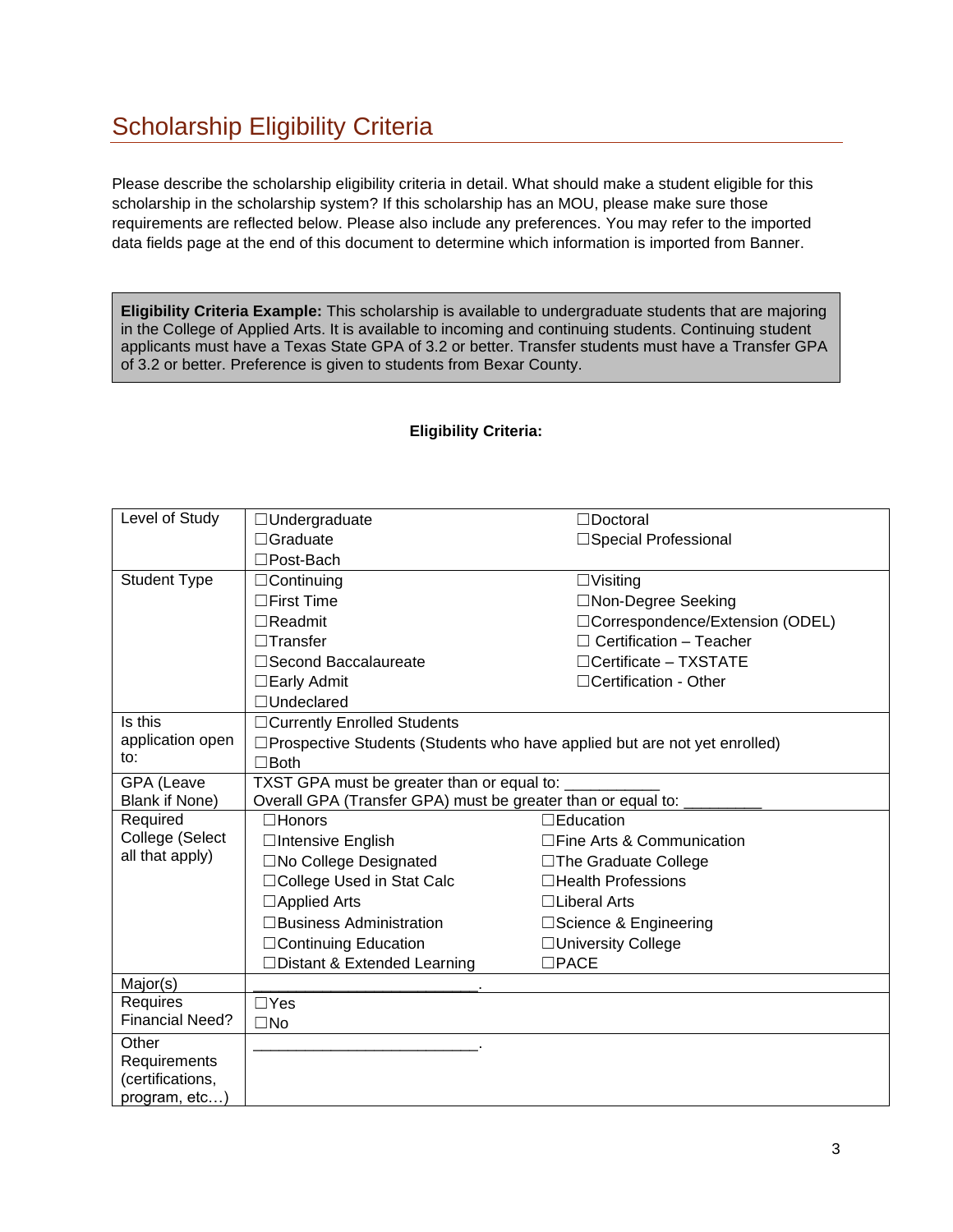### Scholarship Supplemental Questions

If this scholarship needs information to determine eligibility, or to inform reviewers that is not sent to Academic Works from Banner, it will most likely need to be asked as a supplemental question. Refer to the list of available Banner data at the end of this document. Examples of supplemental questions include essays, requests for letters of recommendation, asking if a student is the member of a club/organization, resume uploads, etc… Click the plus sign to add more supplemental questions. Please provide responses if the question is not open ended. If it is an essay, please input a maximum word count.

#### Example:

|                | Question Text:                                                            | Responses/Word Count: |  |
|----------------|---------------------------------------------------------------------------|-----------------------|--|
|                | Are you a member of the XYZ Soroity?                                      | Yes/No                |  |
|                | Please write an essay about a piece of literature that changed your life. | 300                   |  |
| Question Text: |                                                                           | Responses/Word Count: |  |
|                |                                                                           |                       |  |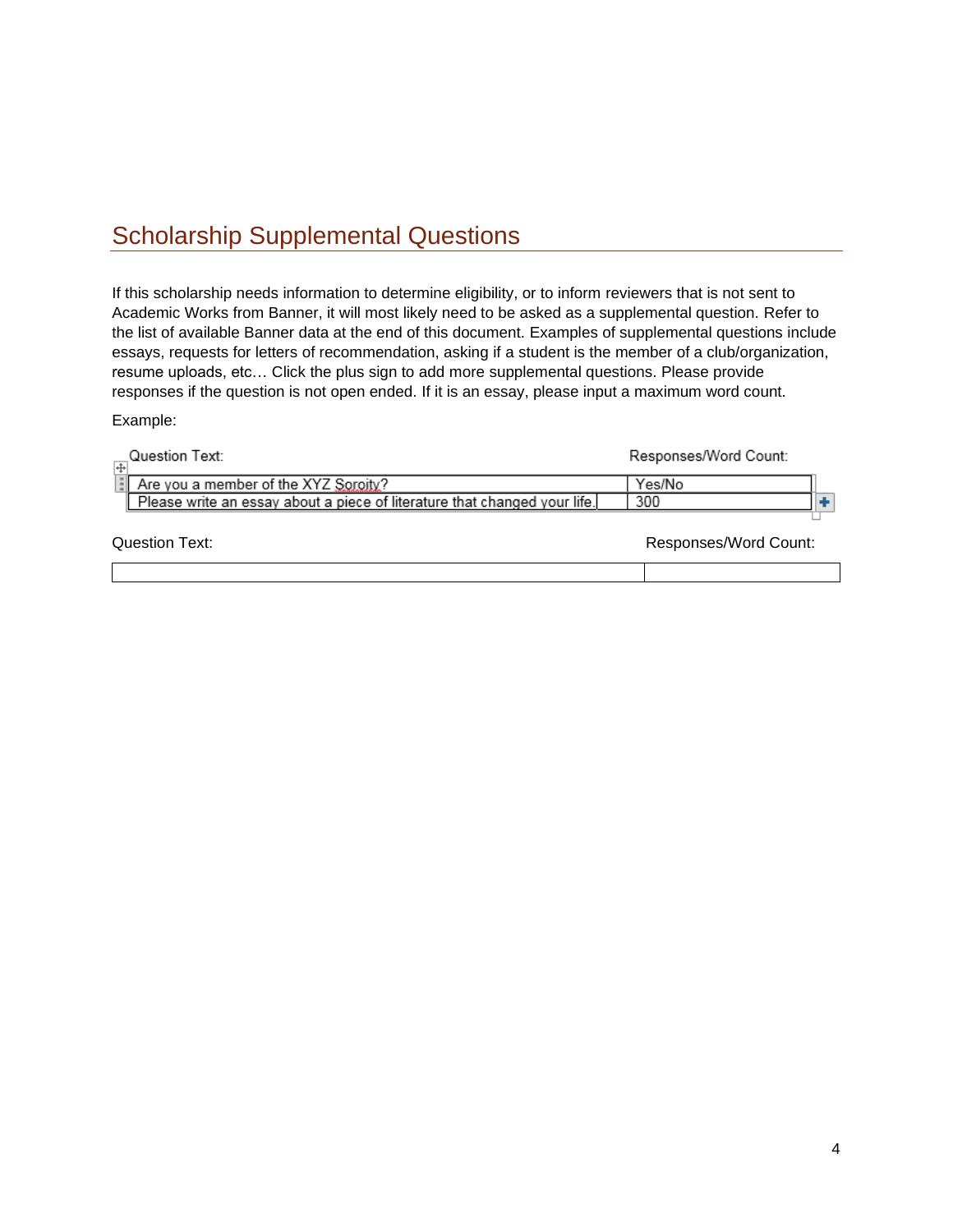#### Application and Review Process

- 1. Application Type How will students apply?
	- □ Student is automatically applied based on meeting eligibility criteria
	- ☐ Student applies to a "conditional" application and is considered for several scholarships based on that single application
	- ☐ Student searches scholarship list and applies to each scholarship
	- ☐ Admin/Faculty nominates the student
- 2. How are applicants evaluated for this scholarship?
	- □ Scholarship committee with team leader. Please review the available ranking [forms](http://www.finaid.txstate.edu/forms/scholarships/FR_Evaluation_Forms.pdf) and select the option that you would like to use. (Example: FASR):
	- \_\_\_\_\_\_\_\_\_\_\_\_\_\_\_\_\_\_\_\_\_. ☐ No review team (scholarship administrator sorts)
- 3. Acceptance Tasks Are there any tasks that a student must complete in order to receive the offered scholarship? Acceptance tasks include such items as writing a thank you letter to the donor, accepting scholarship terms and conditions, etc.

NOTE: All scholarship offers require the student to Accept or Decline the offer.

☐ NO

☐ YES – Please select all that apply

- □ Acceptance agreement
- □ Donor thank you letter
- ☐ Other (please explain): click or tap below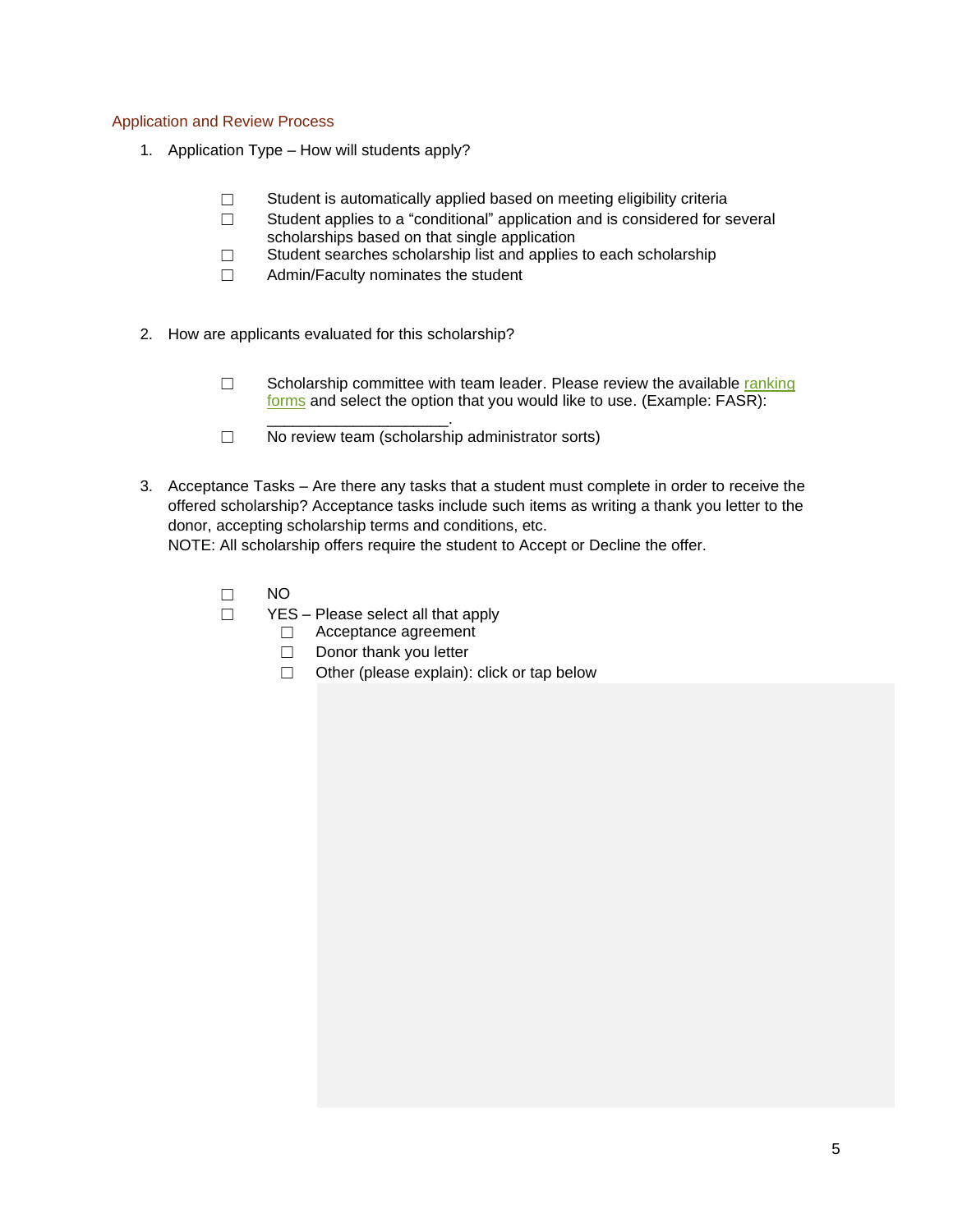## **Scholarship Details**

|    | 4. Is the scholarship a development foundation (DF) endowment account?                                                                                                              |  |  |  |  |
|----|-------------------------------------------------------------------------------------------------------------------------------------------------------------------------------------|--|--|--|--|
|    | YES - If yes, please provide the DF account number: _____________________.<br>ш<br><b>NO</b><br>П                                                                                   |  |  |  |  |
| 5. | Is this scholarship a restricted account (funded by gifts/donations) or an endowment?                                                                                               |  |  |  |  |
|    | YES – If yes, please select the type: $\Box$ Restricted $\Box$ Endowment<br>П<br>If available, please provide the donor's name: ________________________________.<br><b>NO</b><br>П |  |  |  |  |
| 6. | Is there a maximum number of award installments (i.e., semesters) a student can receive?                                                                                            |  |  |  |  |
|    | $\Box$<br><b>NO</b><br>$\Box$                                                                                                                                                       |  |  |  |  |
|    | 7. SAP Cost Center associated with this scholarship: ___________________________                                                                                                    |  |  |  |  |
|    |                                                                                                                                                                                     |  |  |  |  |
|    |                                                                                                                                                                                     |  |  |  |  |
|    |                                                                                                                                                                                     |  |  |  |  |
|    | 11. Is this a renewable scholarship (i.e., awards can be received over multiple years if the recipient<br>continues to meet certain eligibility/terms and conditions)?              |  |  |  |  |
|    |                                                                                                                                                                                     |  |  |  |  |

□ YES – If yes, when is renewability assessed: \_\_\_\_\_\_\_\_\_\_\_\_\_\_\_\_\_\_\_\_\_\_\_\_\_\_\_\_\_\_\_\_\_ ☐ NO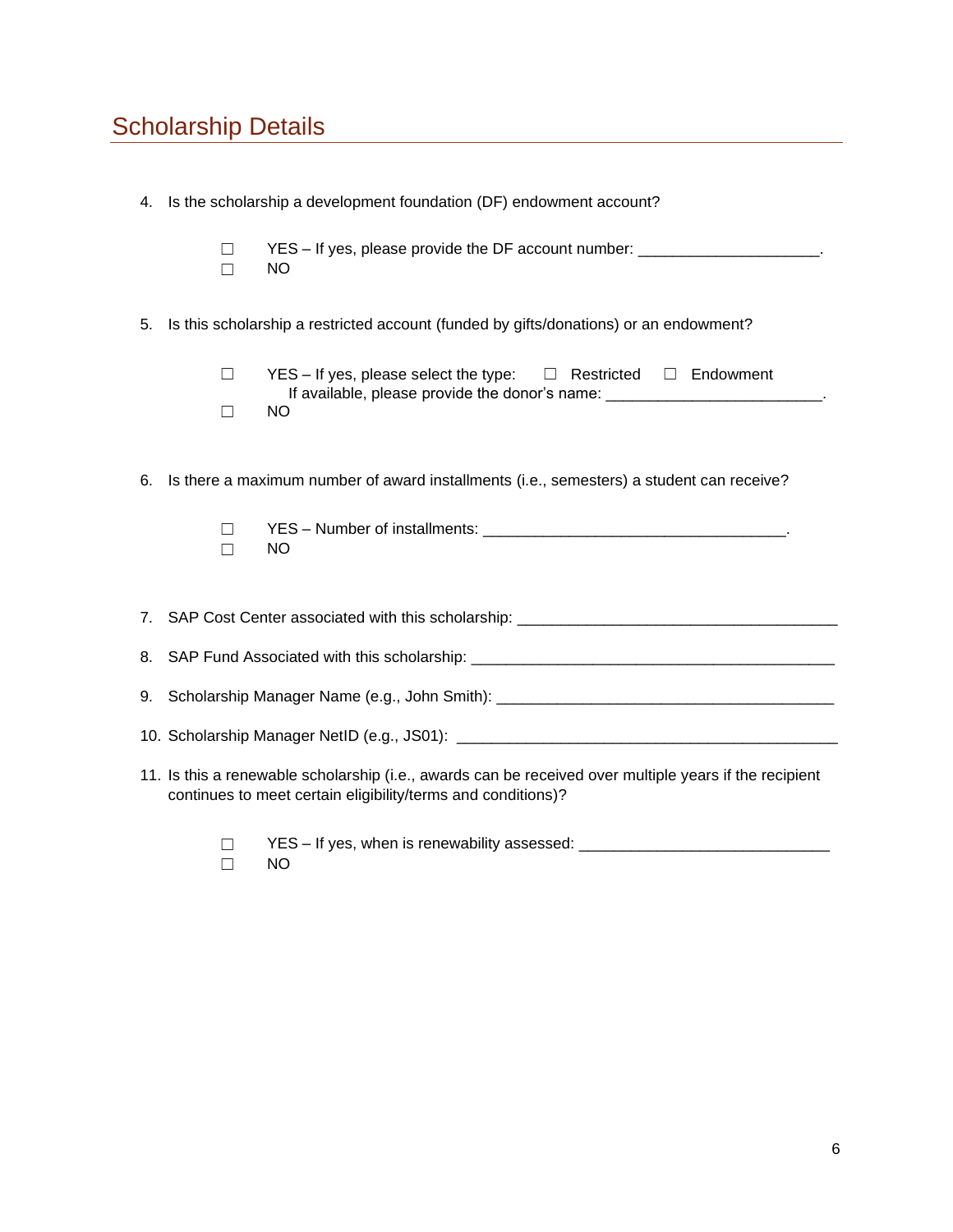### Scholarship Renewal Eligibility Criteria

Please describe the scholarship renewal criteria. What should make a student eligible for subsequent installments of this scholarship?

**Renewal Criteria Example:** To remain eligible for this scholarship for the upcoming academic year, the student must have a cumulative Texas State GPA of a 3.5 and have passed at least 24 hours in the last academic year (fall/spring). The student must also be pursuing a major in the College of Applied Arts. Renewal eligibility is assessed at the end of the spring semester.

**Eligibility Criteria:** \_\_\_\_\_\_\_\_\_\_\_\_\_\_\_\_\_\_\_\_\_\_\_\_\_\_\_\_\_